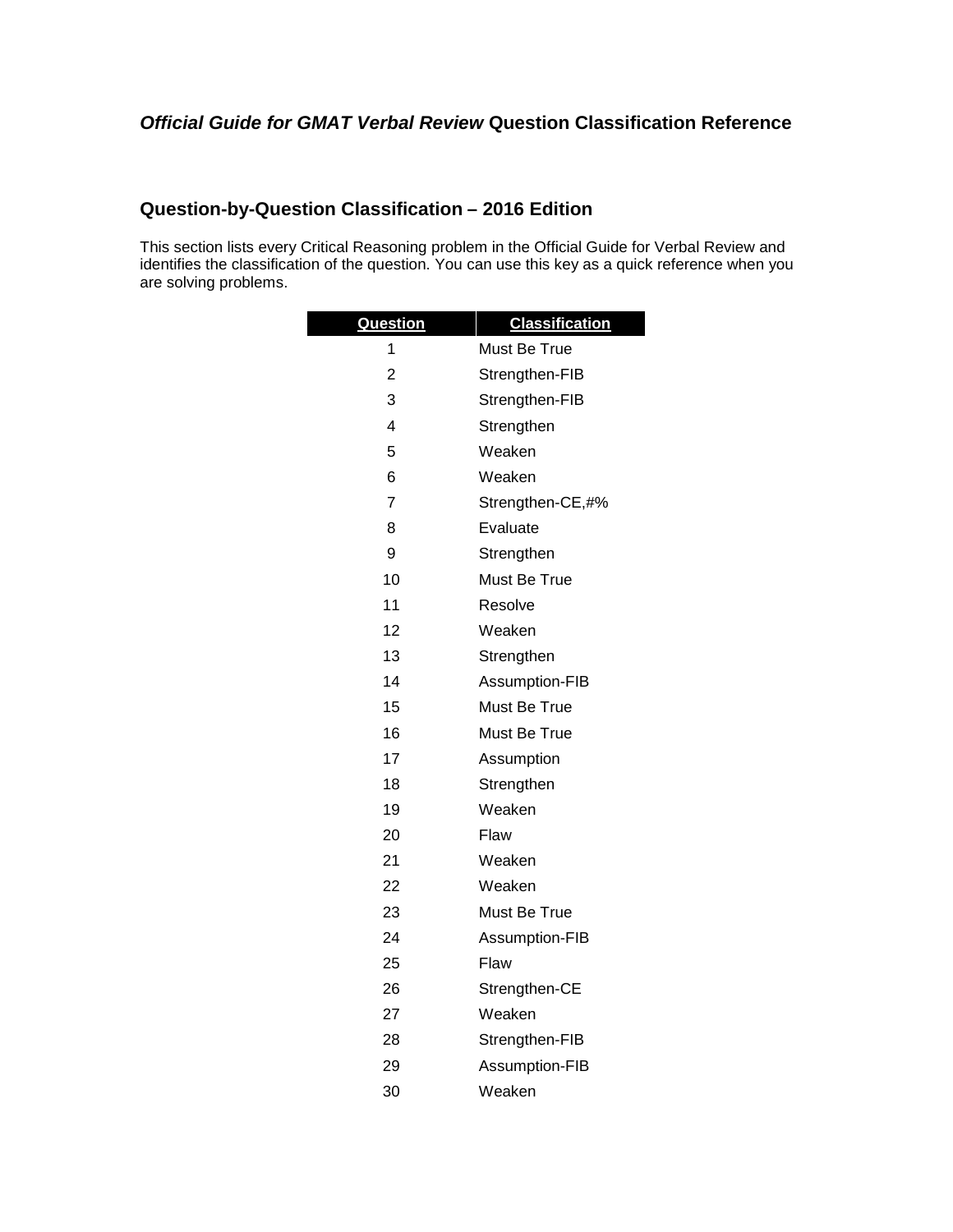| 31 | Strengthen     |
|----|----------------|
| 32 | Assumption     |
| 33 | Resolve        |
| 34 | Resolve        |
| 35 | Resolve        |
| 36 | Weaken         |
| 37 | Strengthen     |
| 38 | Strengthen     |
| 39 | Strengthen     |
| 40 | Weaken         |
| 41 | Strengthen     |
| 42 | Weaken         |
| 43 | Strengthen-FIB |
| 44 | Strengthen     |
| 45 | Weaken         |
| 46 | Evaluate       |
| 47 | Must Be True   |
| 48 | Weaken         |
| 49 | Weaken         |
| 50 | Strengthen-FIB |
| 51 | Strengthen     |
| 52 | Evaluate       |
| 53 | ΜP             |
| 54 | Assumption-FIB |
| 55 | Resolve        |
| 56 | Strengthen     |
| 57 | Assumption     |
| 58 | Strengthen     |
| 59 | Weaken         |
| 60 | Method-AP      |
| 61 | EvaluateX      |
| 62 | Flaw           |
| 63 | Strengthen     |
| 64 | Method-AP      |
| 65 | Must Be True   |
| 66 | Resolve        |
| 67 | Strengthen     |
| 68 | Weaken         |
| 69 | Assumption     |
|    |                |